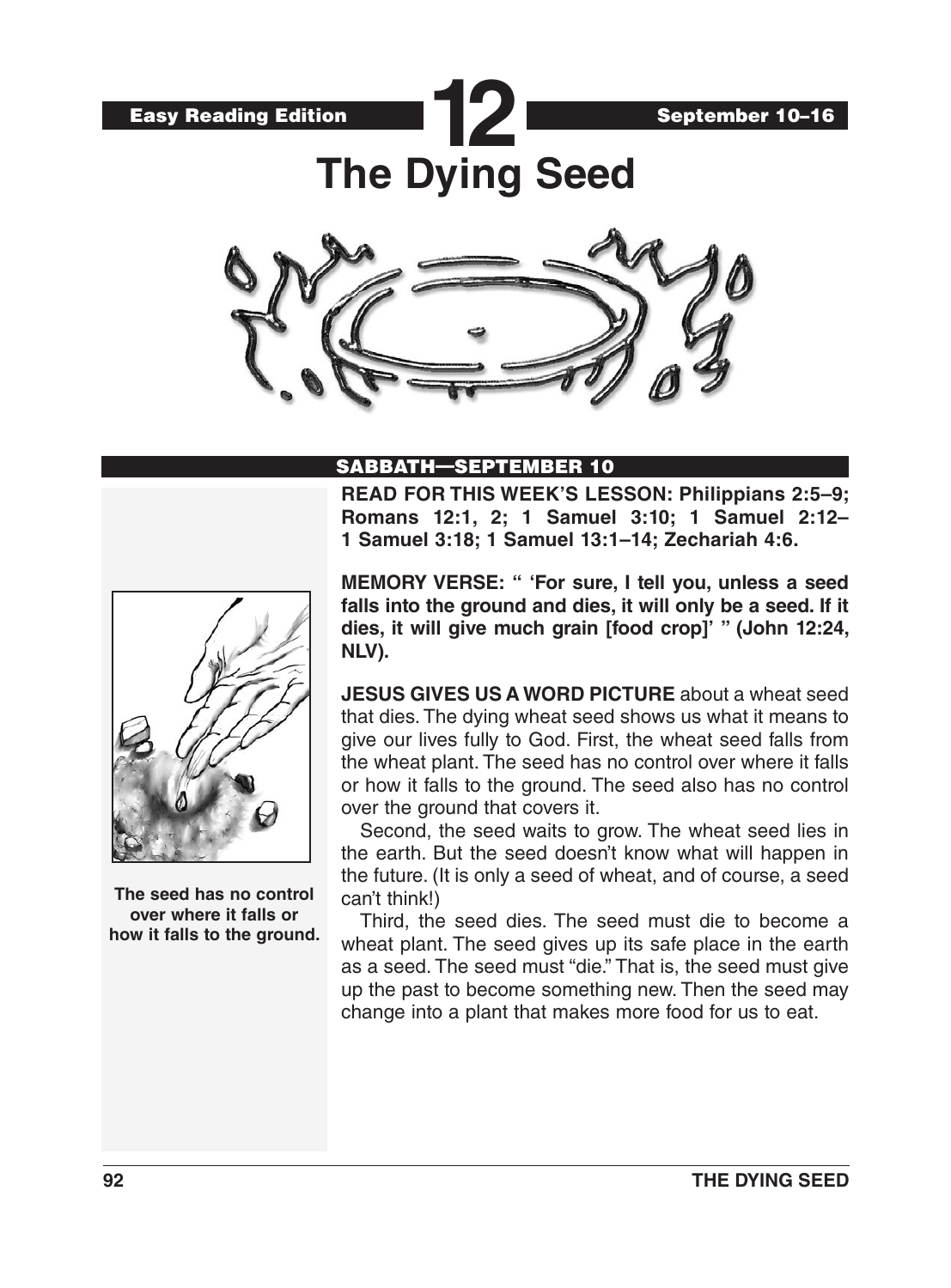# SUNDAY—SEPTEMBER 11 **Lesson 12**

# **SERVING GOD (Philippians 2:5–9)**

**Read Philippians 2:5–9. What important message is there for us in these verses?**

Today, we are told to stand up for ourselves and make sure that we get our rights or the special things that belong to us by law as citizens. This advice is good and is often right. But sometimes God may ask us to give up some things so that we may serve Him better. Our giving up these things may not be easy and may cause us to suffer.

Look at how Jesus gave up things to do what God asked Him to do (Philippians 2:5–8). These verses show us three things that Jesus did to obey God's plan for Him. Before Paul tells us what these three things are, he says: "Think the same way that Christ Jesus thought" (Philippians 2:5, CEV).

What three things did Jesus do to save us? First, "Jesus has always been as God is. But He did not hold to His rights [the special things that belong to Jesus] as God. He put aside everything that belonged to Him and made Himself the same as a servant who is owned by someone" (Philippians 2:6, 7, NLV).

Second, Jesus did not come to earth as a powerful person. "He became human by being born as a man" (Philippians 2:7, NLV).

Third, as a human Servant, Jesus did not live a long life of peace on this earth. No, "after He [Jesus] became a man, He gave up His important place and obeyed by dying on a cross" (Philippians 2:8, NLV).

**What part of Jesus' behavior do we want to copy in our own lives? We all agree that as citizens we have rights. These rights are rights or special things that belong to us by law. We must protect these rights. Do you think that God may ask us to give up our rights to serve Him better? Explain. Now read Philippians 2:9. How does this verse help us understand why we need to give everything to God?**



**Jesus did not come to earth as a powerful person. "He became human by being born as a man" (Philippians 2:7, NLV).**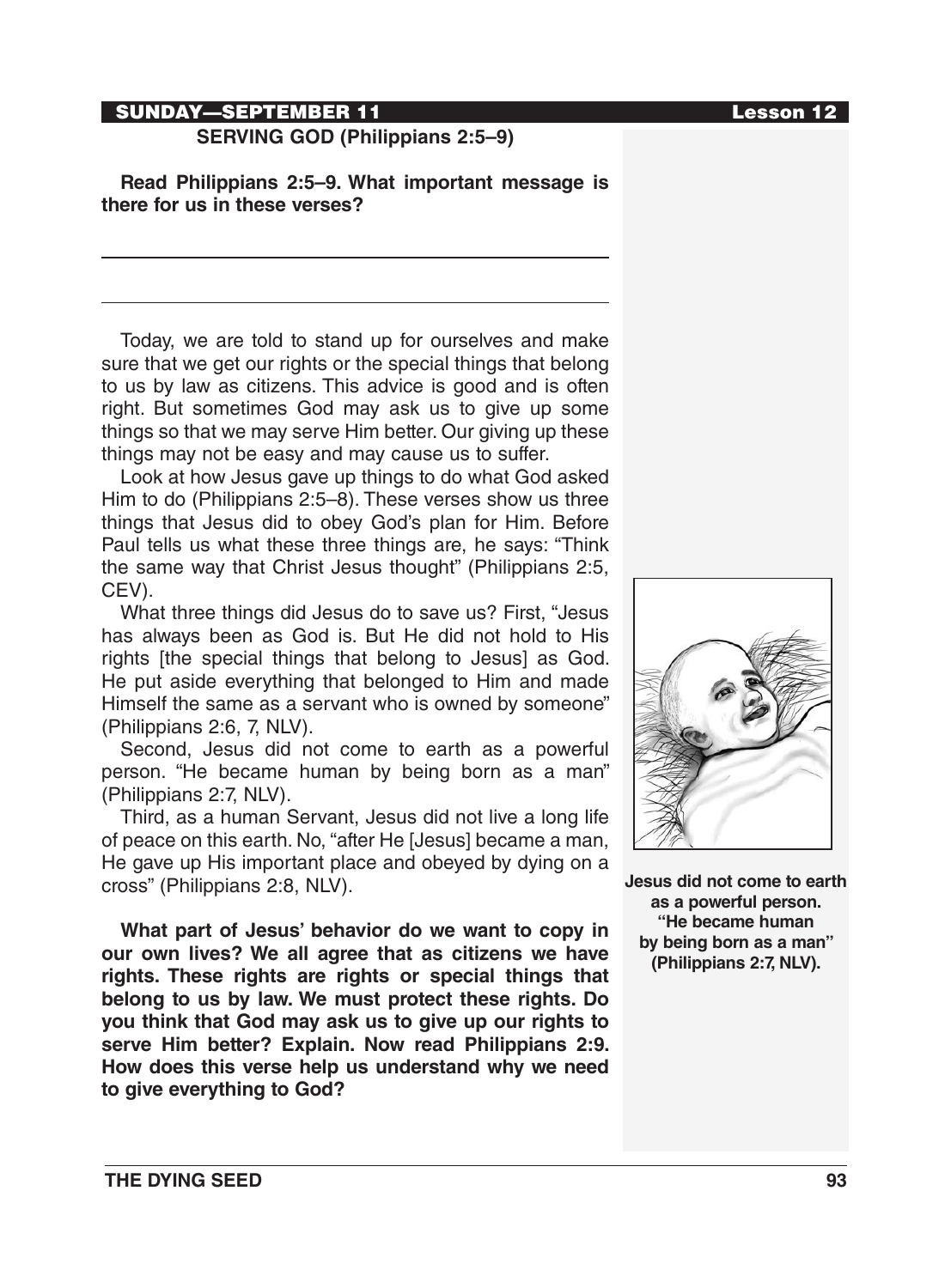

**Paul says that if you want to know God's plan, you must give Him everything first!**

### Lesson 12 MONDAY—SEPTEMBER 12

#### **FIRST, WE MUST "DIE" (Romans 12:1, 2)**

Many people wish to know God's plan for their lives. They say, "If only I knew God's plan! When I do, I will give up everything for Him." But we may continue to be confused about God's plan after we make this promise. Romans 12:1, 2 explains why. In these verses, Paul talks about how we can know God's plan. Paul says that if you want to know God's plan, you must give Him everything first!

Read Romans 12:1, 2. In these verses, Paul says, "You will know what God wants you to do" (Romans 12:2, NLV) when you do these things:

1. You understand "God's mercy" for you (Romans 12:1, NIV).

2. You give yourself the same as a living offering to God (Romans 12:1).

3. Your thinking changes completely (Romans 12:2).

When your thinking changes completely, then you can understand God's plan for your life. But first you must die to your past. In the same way, Jesus suffered and died for us. We must die to our pasts, too.

#### **Ask the Holy Spirit to show you the parts of yourself that are not completely "dead." What things do you need to give up so that the Holy Spirit can help you become a "living offering" for God?**

When self is not completely dead, God allows difficult experiences, tests, and suffering to show us our sin. Suffering also helps us understand why Jesus gave Himself for us. Elisabeth Elliot writes, "When we give to God the things we want the most, we start to understand the cross. . . . Our own experience of dying to self is much less painful or powerful than our Savior's death. But our suffering gives us the chance to know Jesus. Our suffering is an invitation from Jesus. Jesus invites us to fellowship with Him."—*Quest for Love* (Grand Rapids, MI: Fleming H. Revell, 1996), page 182, adapted.

**Read and pray over Romans 12:1, 2. Think about the things you need to give up. You want to be a living offering to God. How does Romans 12:1, 2 help you to understand better what Jesus suffered for you on the cross? How can thinking about Jesus' sufferings help you fellowship with Jesus?**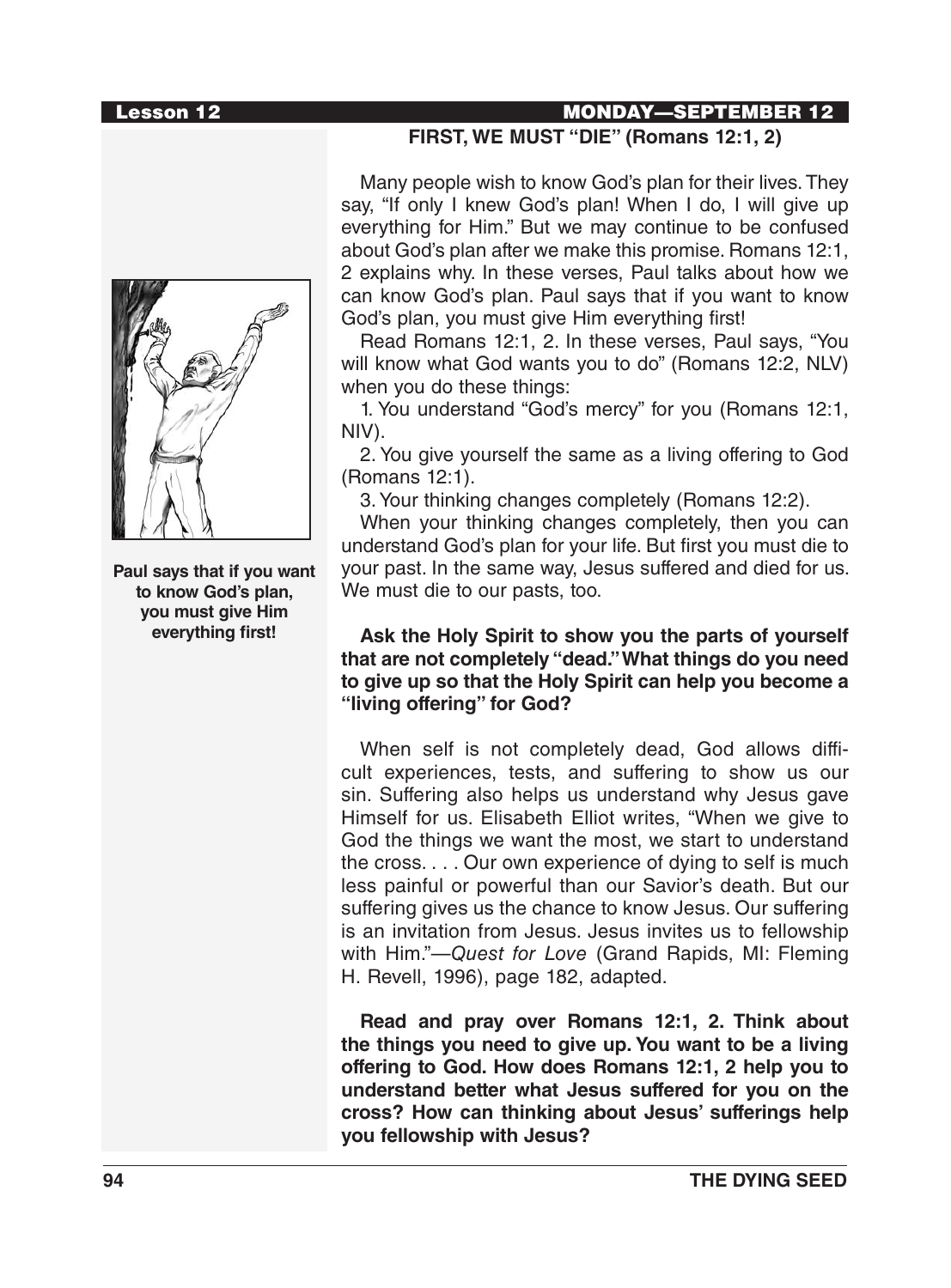### TUESDAY—SEPTEMBER 13 Lesson 12

### **PAYING ATTENTION TO GOD (1 Samuel 3:10)**

"The Lorp came and stood there. He called as he did before, saying, 'Samuel, Samuel!' Samuel said, 'Speak. I am your servant, and I am listening [paying attention]' " (1 Samuel 3:10, ERV).

Did the Holy Spirit ever talk to you, but you ignored Him? What happened next? Everything went wrong, didn't it? Maybe you thought to yourself later, "Oh no! Why didn't I pay attention?"

1 Samuel tells the story about an old man, his two evil sons, and a little boy. The old man's sons do not pay attention to the Lord. But the little boy does. God gives the two sons strong warnings to stop doing evil. But the two sons do not change.

**Read the story about the two sons in 1 Samuel 2:12– 1 Samuel 3:18. Compare the ones in this story who pay attention to God with the ones who don't. How are they different?**

Eli's sons don't care about God or about serving Him. They have their own plans. When Eli learns what God wants, he talks to his sons. But then Eli doesn't do anything else to punish them. His sons are not ready to give their lives fully to God and to His plan for their lives. Young Samuel is completely different from these bad men.

Preacher Charles Stanley explains that it is important to pay attention to what God says. Stanley says: "The Holy Spirit . . . does not only share information with us. The Holy Spirit also talks to us to get us to answer. The Holy Spirit knows when all our attention is on our own plans. When we care only about what we want, we will not pay attention to anything God says. At these times, the Holy Spirit often says nothing. He waits for us to hear Him. Then we will be ready to obey."—*The Wonderful Spirit-Filled Life* (Nashville, TN: Thomas Nelson Publishers, 1992), pages 179, 180, adapted.

**How willing are you to hear and obey God? What things keep you from obeying Him? What do you need to do in your life to help you to be more willing to obey Him?**



**The old man's sons do not pay attention to the Lord. But the little boy does.**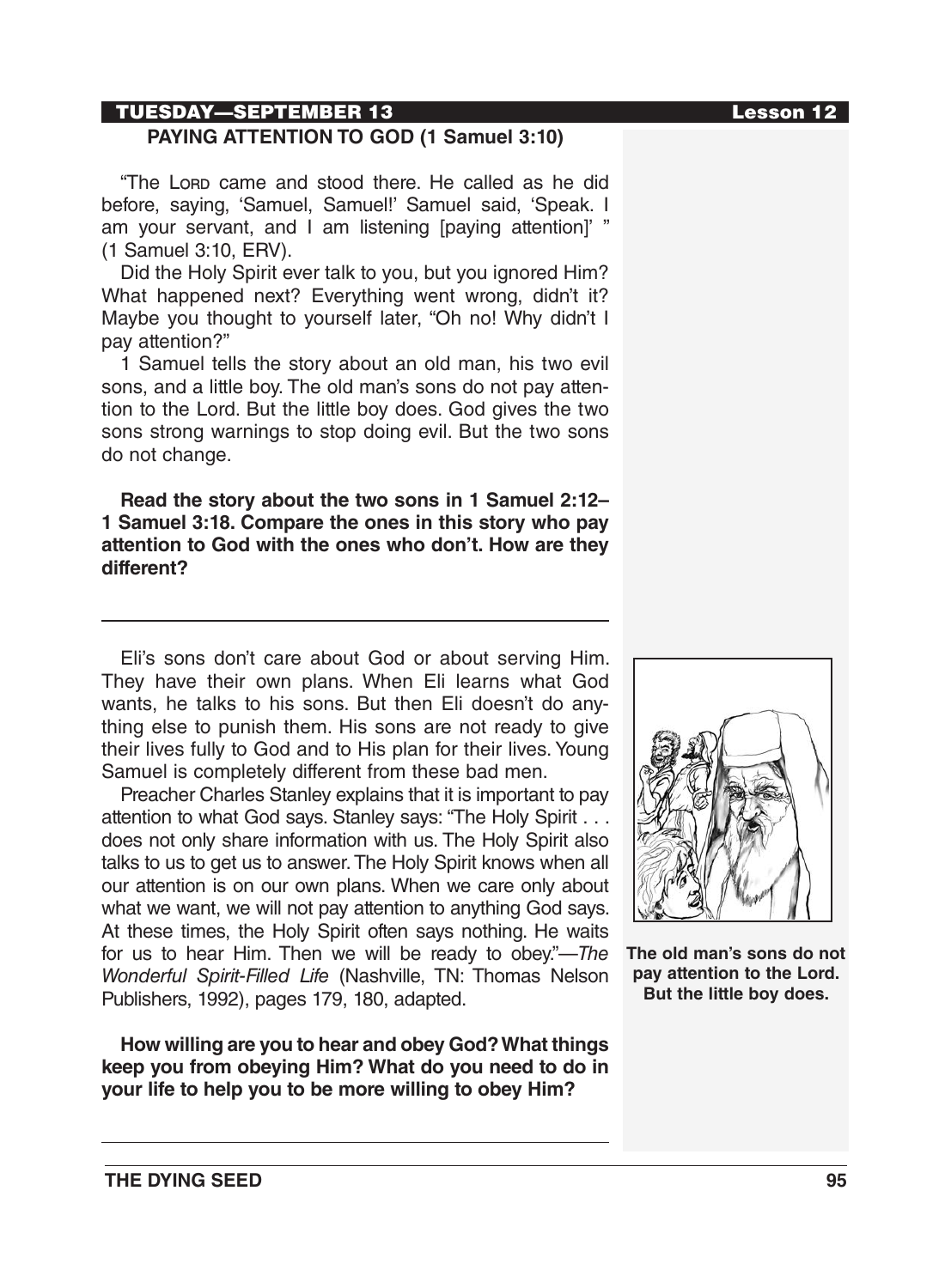

**Saul judges what is happening with his own eyes without waiting for God.**

#### Lesson 12 WEDNESDAY—SEPTEMBER 14 **TRUSTING SELF MORE THAN GOD (1 Samuel 13:1–14)**

When Eve sinned in the Garden of Eden, she doubted God. But there was more to her sin than doubt. Eve believed that she was smart enough to decide for herself what was good. She trusted her own wisdom. When we trust our own wisdom more than God's, we cause or start many problems.

The story about King Saul shows us the mistakes Saul made when he trusted himself. We can see the disaster that so often happens when we trust self. Samuel put oil on Saul to show that God chose Saul to be king (1 Samuel 10:1). Then Samuel gave Saul some important rules and advice to follow (1 Samuel 10:8). But Saul didn't obey.

### **Read the next part of the story in 1 Samuel 13:1–14. What does Saul do that leads to his bad end?**

Saul did three things that caused him to depend on himself soon after he became king. The problem is that none of these three things is bad by itself. But each of these things shows us that Saul acted on his own without God's help or permission. Let's look at what happened.

1. Saul says, " 'I saw' " (1 Samuel 13:11, NLV). Saul sees his army run away. Saul also sees that Samuel will not be there to help him (1 Samuel 13:11). Saul feels a lot of pressure to do something. So, he judges what is happening with his own eyes without waiting for God.

2. Next, Saul says, " 'I said' " (1 Samuel 13:12, NLV). Saul announces that the Philistines will beat Israel's army. What Saul sees with his own eyes causes him to have the wrong idea about what is happening.

3. Finally, Saul says, " 'I felt.' " Saul feels that it was right to kill animals and offer them to God (1 Samuel 13:12, NIrV). Here we see that Saul's thoughts cause his feelings to change for the worse.

All of us have had the same experience as Saul. We depend on what we see. That leads us to depend on our own human thinking. And that leads us to depend on our own human feelings. Then we act on those feelings.

**Why do you think it was so easy for Saul to follow his own ideas right after God told him what to do? If we know we are weak humans, why do we trust in ourselves? What can we do to learn to trust the Lord's commands more than our own ideas and feelings?**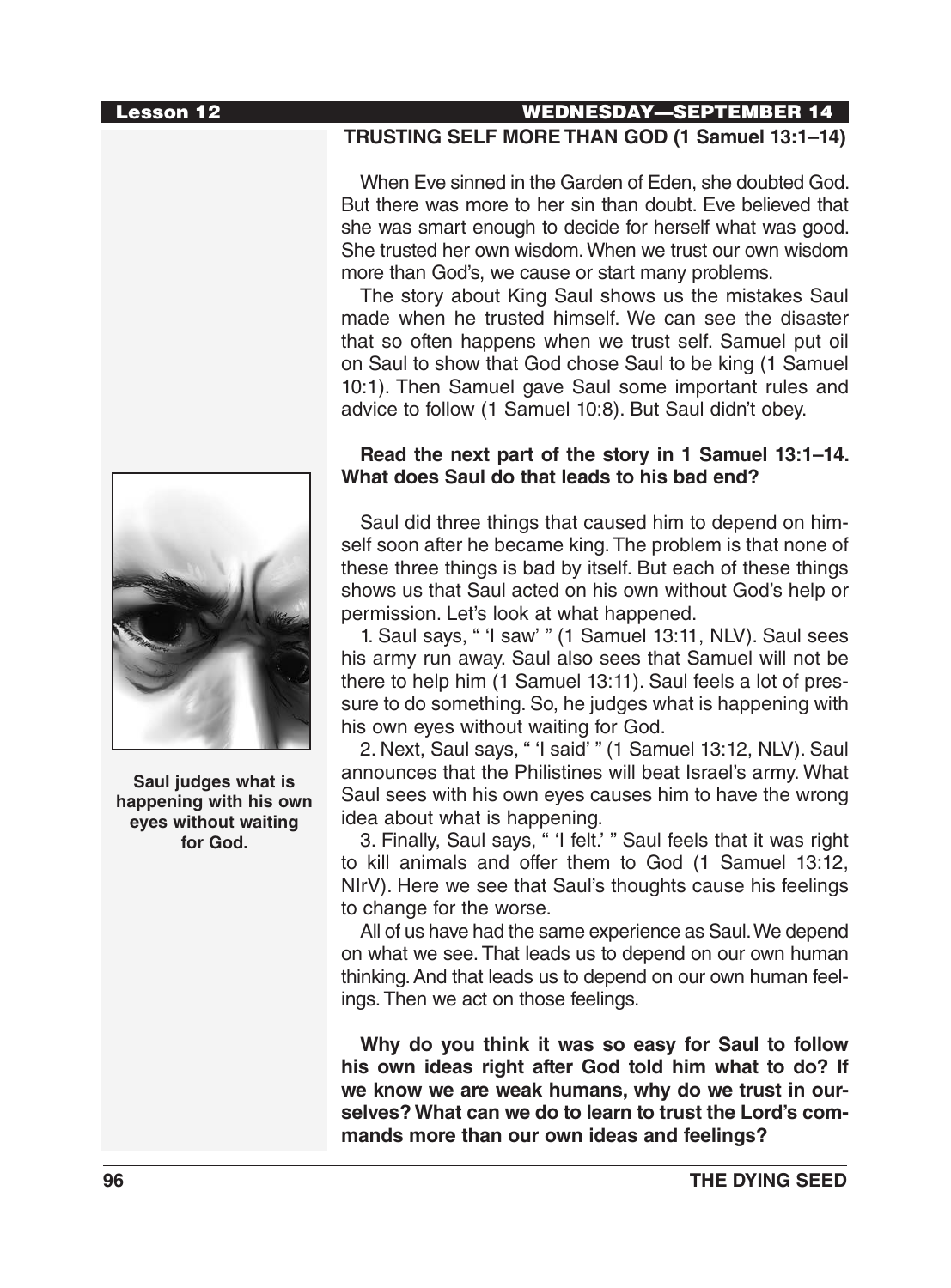# THURSDAY—SEPTEMBER 15 Lesson 12 **SUBSTITUTES (Zechariah 4:6)**

We must not depend on our own wisdom and strength. We must depend on God's. We also must not depend on things that make us feel good. When some people get very sad, they go shopping for something to make them happy. When some people don't feel they are worth much, they work hard to be famous. When other people have trouble in their marriage, they look for someone else to give them love. When we do that, we are trying to feel better without God.

We can use many things to help us feel less stress and to feel better about ourselves. But these things often do not solve our problems. These things do not teach us how to do better the next time the stress comes. The problem is that we often do not depend on God Himself.

People often replace God with three substitutes:

**1. Human thinking or past experience.** We may depend on human thinking or experience when we need God's wisdom.

**2. Paying no attention.** We may choose to pay no attention to our problems and not think about them at all. What we really need to do is ask God for His help to solve our problems.

**3. Avoiding God.** We may choose to run away from our problems and to avoid God. What we need to do is communicate with God and ask Him for His strength.

Zechariah helps us to understand what to do when Satan tries to get us to replace God with one of these substitutes. After many years away from home, the Jews left Babylon and started to build the temple in their own land. But people tried to stop the Jews from building the temple (read Ezra 4–6). So, Zechariah came with a message of encouragement to Zerubbabel, the leader of the work.

**Read Zechariah's message in Zechariah 4. What does God mean in Zechariah 4:6? What does the Holy Spirit have to do with rebuilding the temple? What does this answer teach us about the connection between the Holy Spirit and the everyday things we do in life?**

God does not stop the troubles that His people have as they rebuild the temple. God does not remove the stress from Zerubbabel. God will not always keep us from suffering. But when suffering and troubles come, God may use them as tests to teach us to depend on Him.



**People tried to stop the Jews from building the temple.**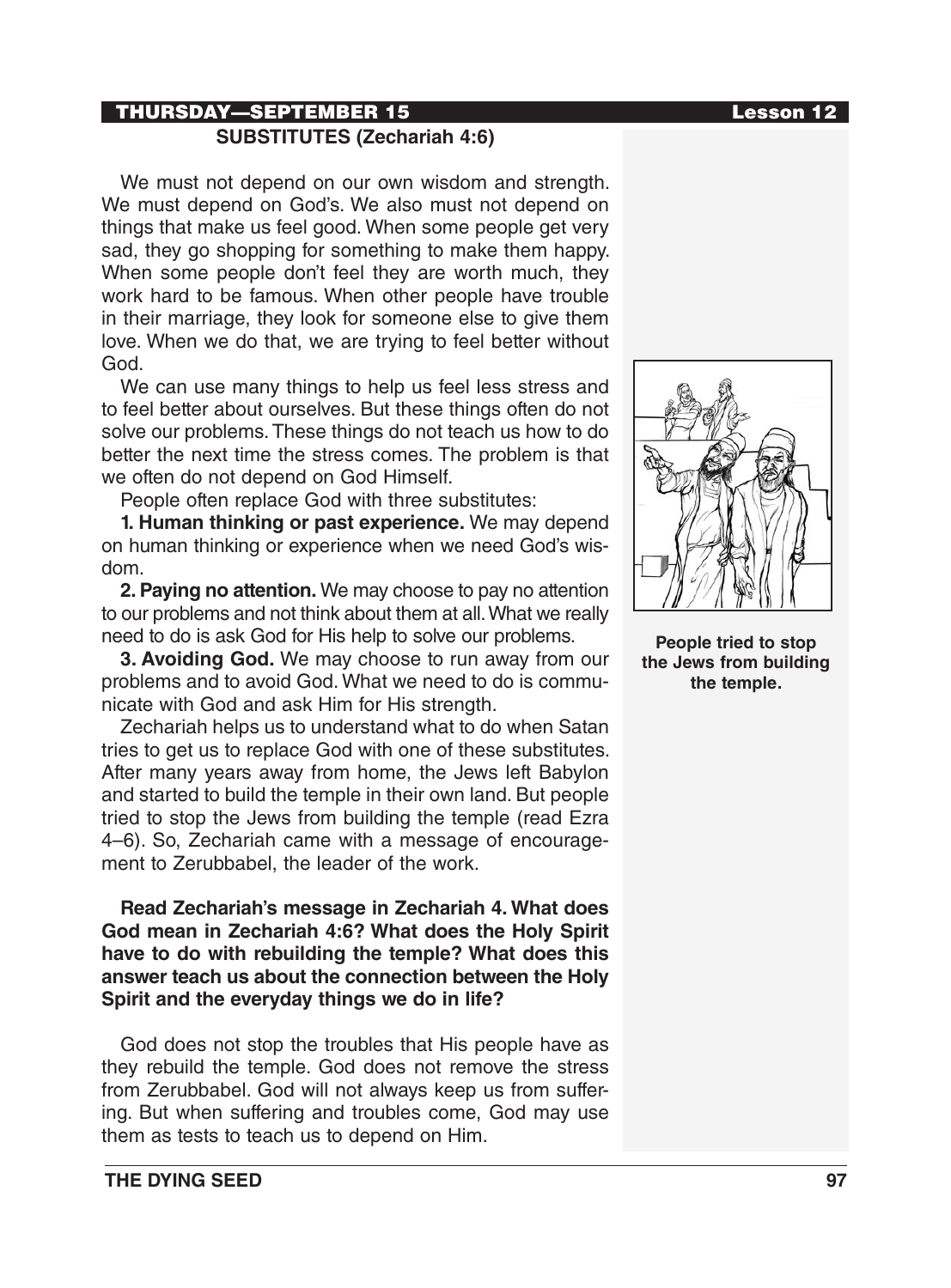

**ADDITIONAL THOUGHT:** Read Ellen G. White, "Eli and His Sons," pages 575–580, and "The Presumption of Saul," pages 616–626, in *Patriarchs and Prophets*.

"Eli failed to do his duty as a father. He failed to punish his children for their sins. Every father and mother in the land can see Eli's mistakes as a parent. Eli spoiled his sons and refused to punish them. So, Eli's sons became very evil. Both Eli and his sons were guilty in God's eyes. Eli was guilty because he did not punish his sons for their evil behavior. His sons were guilty because they sinned and were not sorry for the evil they did. So, God refused to accept any offerings or killed animals they offered Him for their sins."—Ellen G. White, *Child Guidance*, page 276, adapted.

#### **DISCUSSION QUESTIONS:**

1 Talk in class about what Jesus gave up in heaven to come to earth. What does Jesus on the cross teach us about what we need to give up? How does giving up things save other people? In what ways can we copy the love that Jesus showed us on the cross? How can we show this love to other people?

2 Many people are afraid about what will happen if they give their lives fully to God. What advice can you give to someone who depends on himself or herself and not on God? What can you say to help remove the fears of someone who is afraid because he or she can't know or control the future?

3 As a class, pray for people you know who have a hard time trusting God. Pray that they will see that trusting God gives us peace. How can God use you to help other people know His love? How can you show them that God is willing to take care of all their needs?



**"Eli failed to do his duty as a father."**